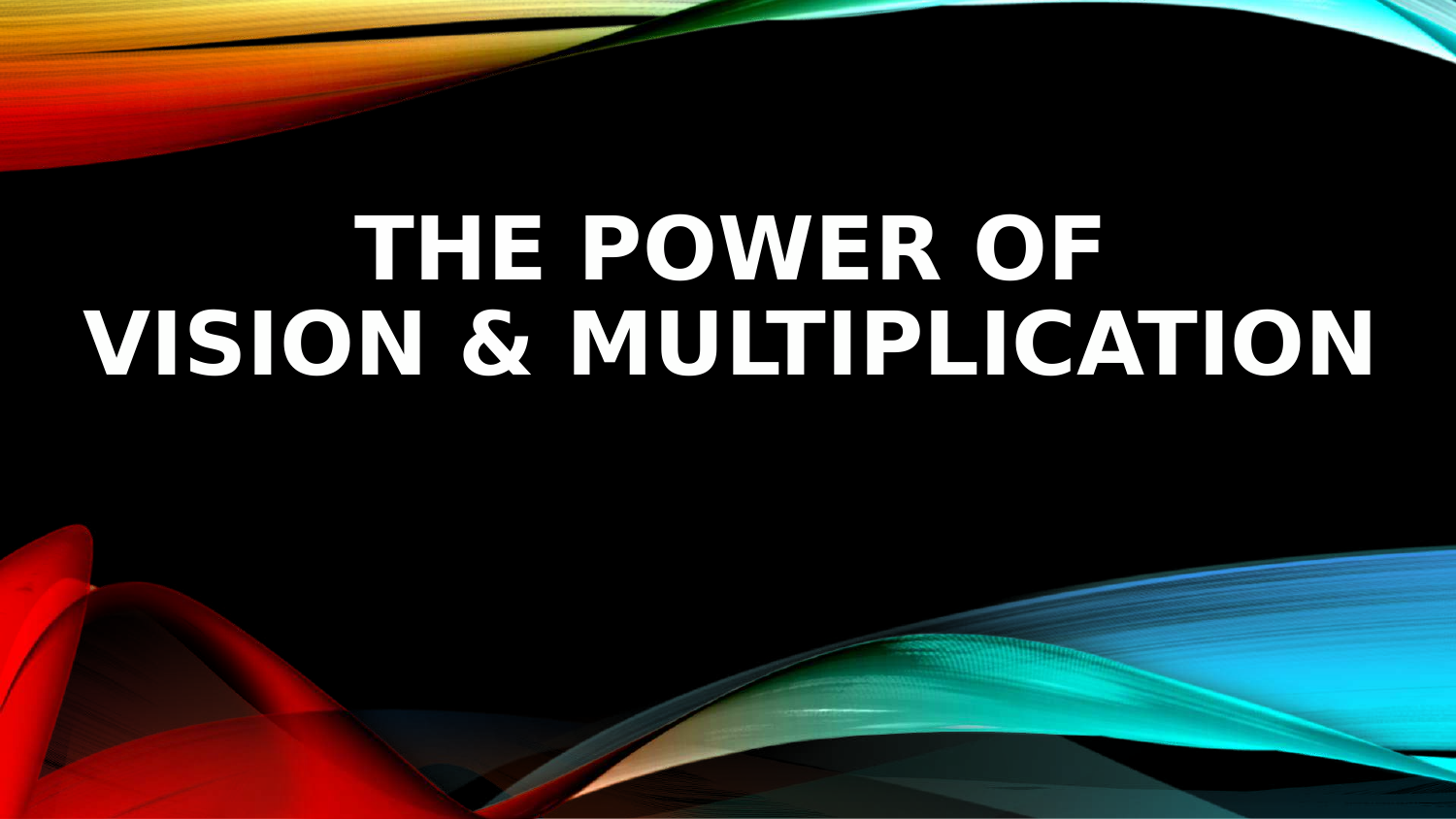**John 9:<sup>4</sup>** I must work the works of Him who sent Me while it is day; the night is coming when no one can work.

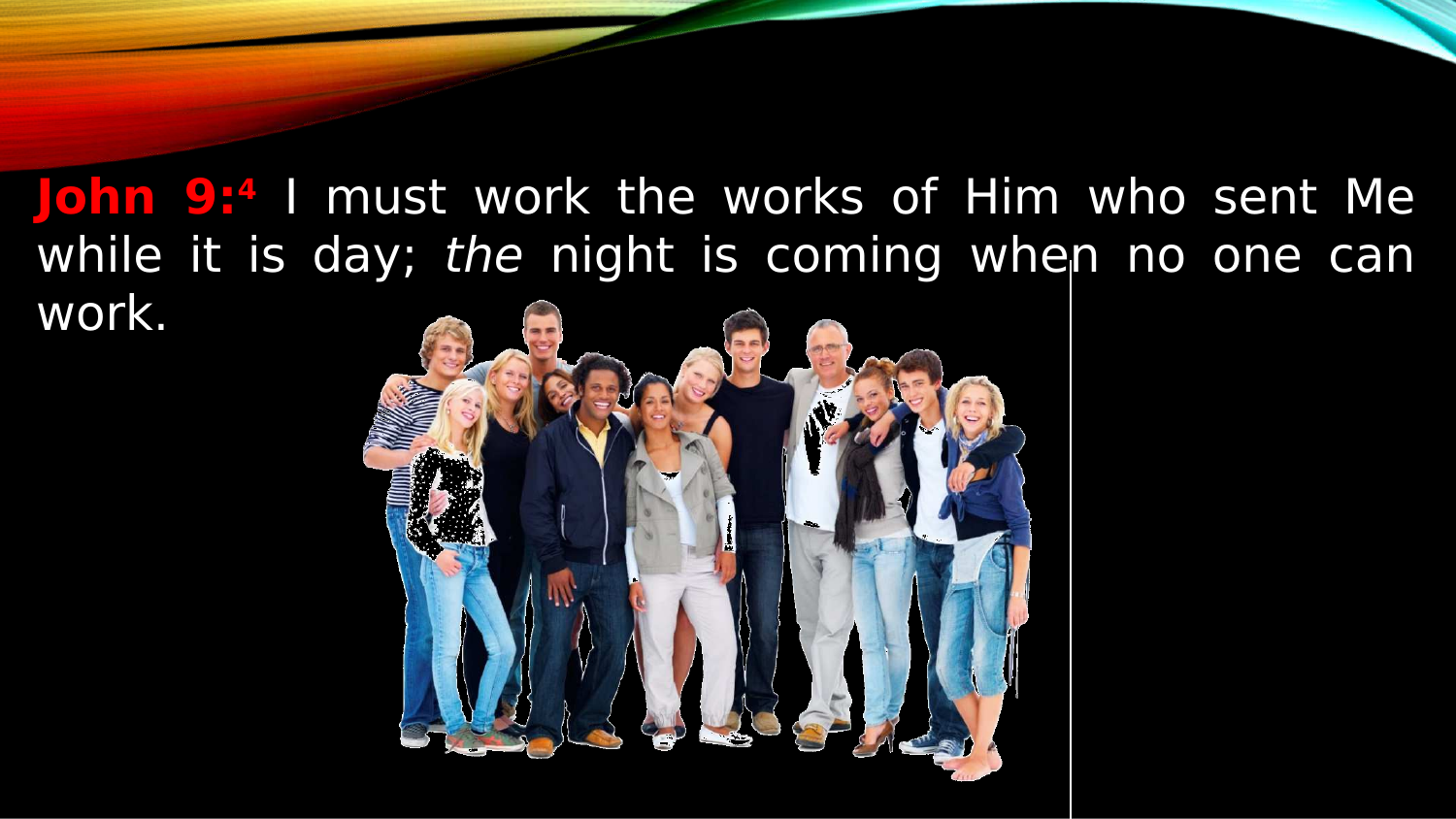**Pro 29:18** Where there is no revelation, the people cast off restraint; But happy is he who keeps the law.

- Vision is the **BRIDGE** between the **PRESENT** and the **FUTURE**
- Vision gives **SUFFERING** a **PURPOSE**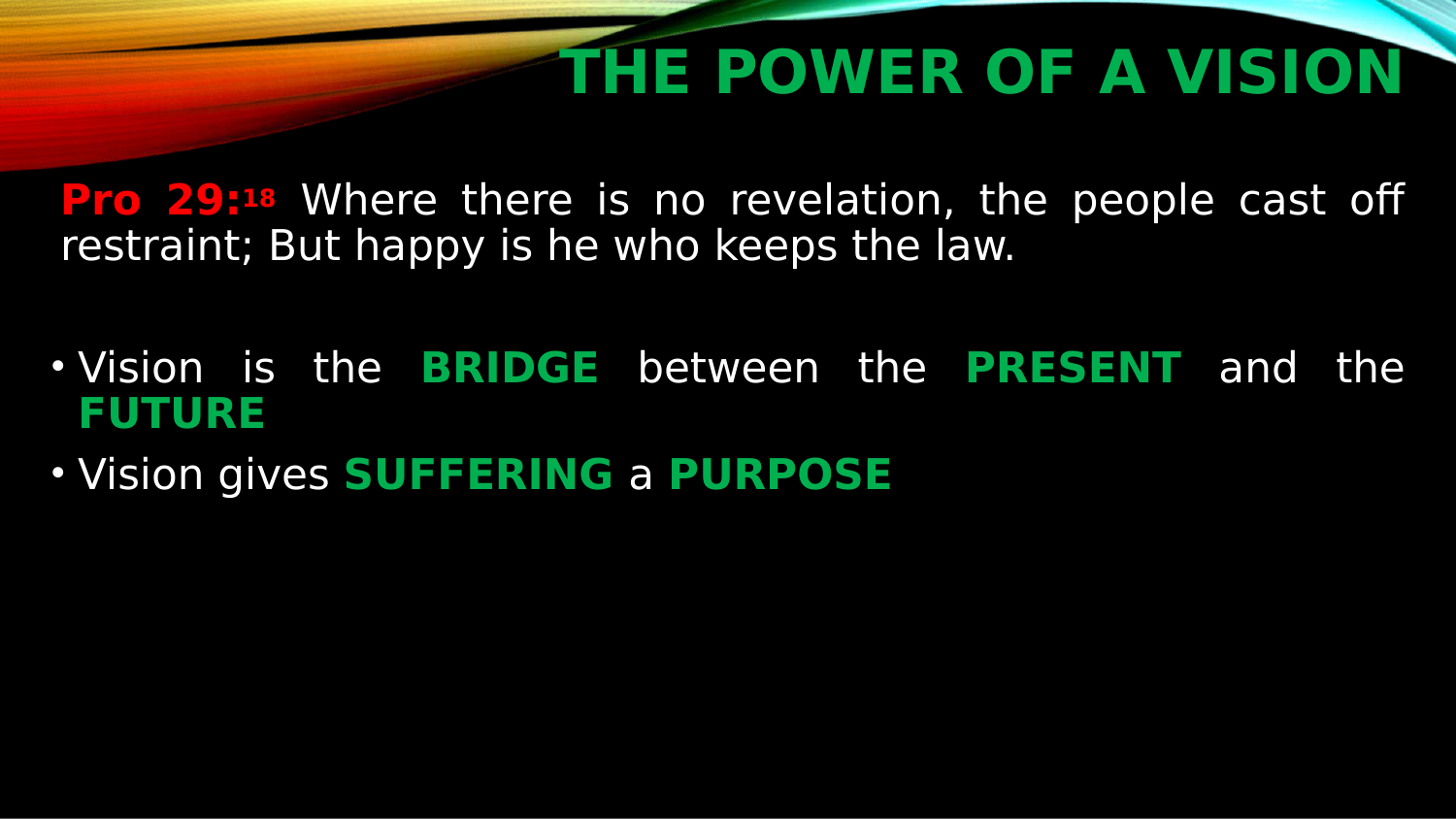# **A PLAN FOR YOUR VISION**

**Pro 15:<sup>22</sup>** Without counsel, plans go wrong, But in the multitude of counsellors they are established. (Surround yourself)

• The vision is from God, but God uses people to bring it to fulfilment

**Phillip 3:14** I press toward the goal for the prize of the upward call of God in Christ Jesus.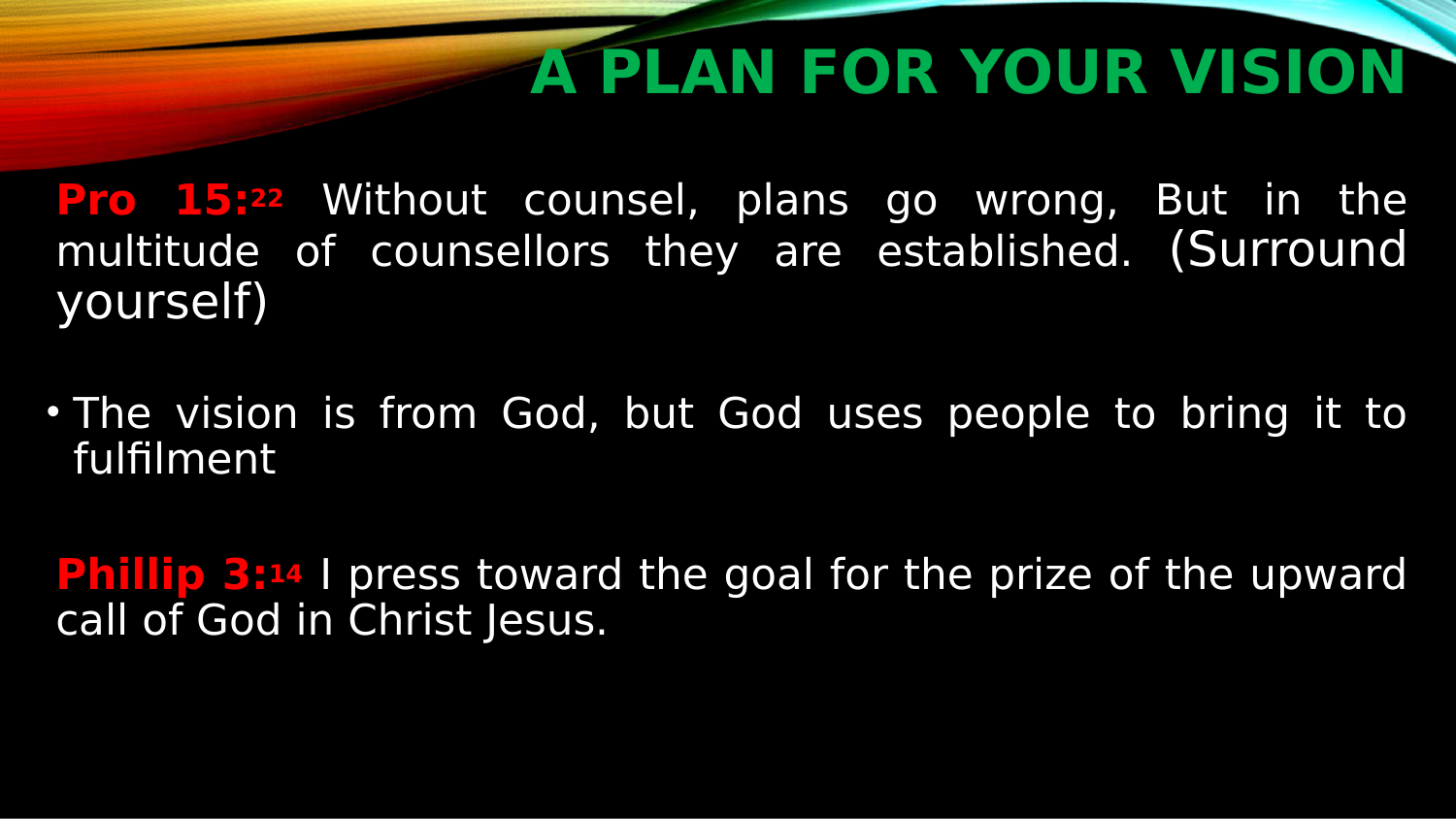# **A PLAN FOR YOUR VISION**

- My life has a **PURPOSE**
- The purpose of my life is to win **SOULS**
- I will best fulfil my purpose in a **GROUP**
- I must **WORK** while it is called day
- I have no promise of **TOMORROW**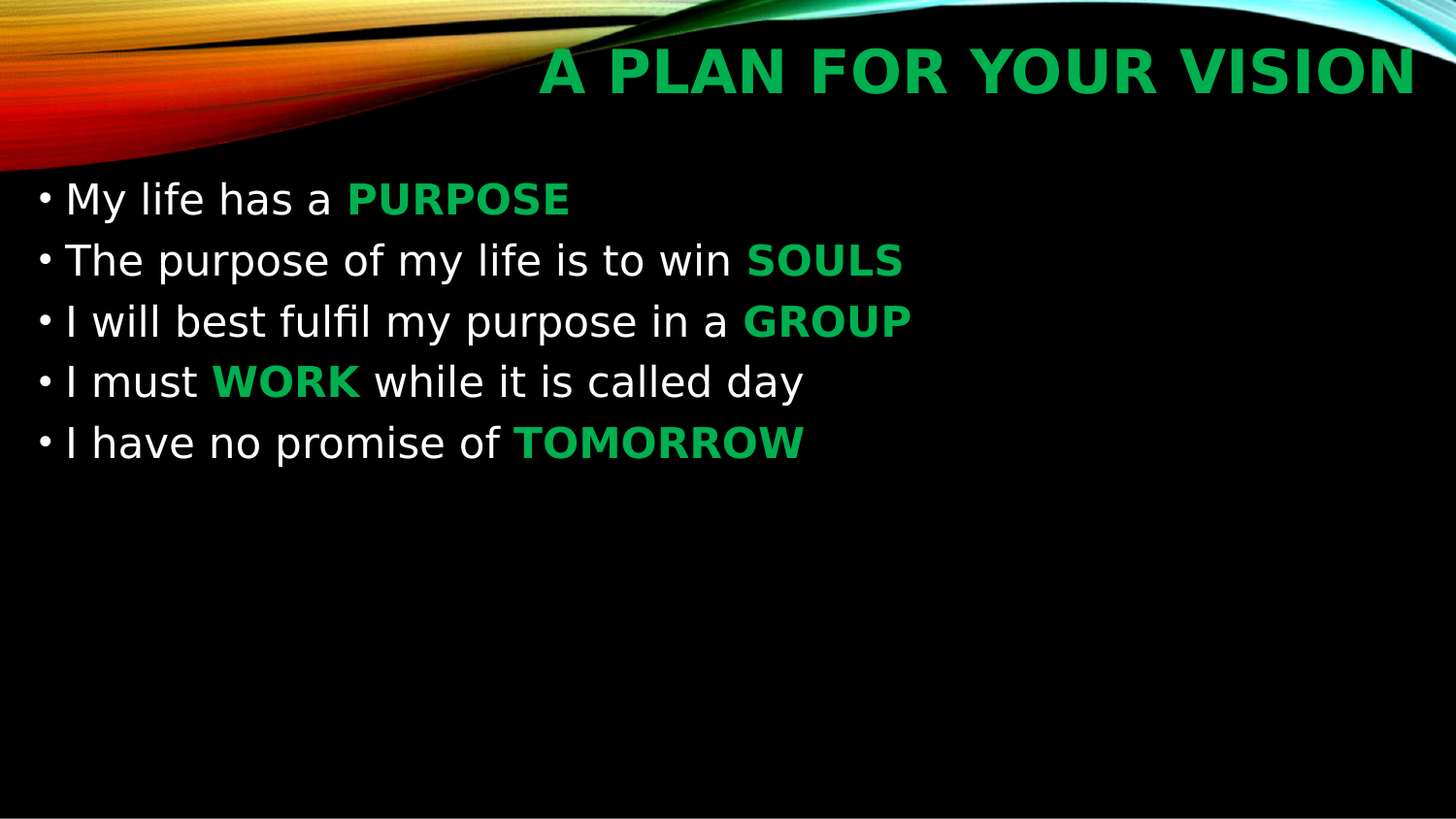#### **WHEN YOUR VISION IS HONESTLY BIRTHED BY GOD HIMSELF, HE WILL BE DELIGHTED TO DIRECT YOUR STEPS**

#### **PRO 16:<sup>9</sup>** A MAN'S HEART PLANS HIS WAY, BUT THE LORD DIRECTS HIS STEPS.

#### **PSA 37:<sup>23</sup>** THE STEPS OF A GOOD MAN ARE ORDERED BY THE LORD, AND HE DELIGHTS IN HIS WAY.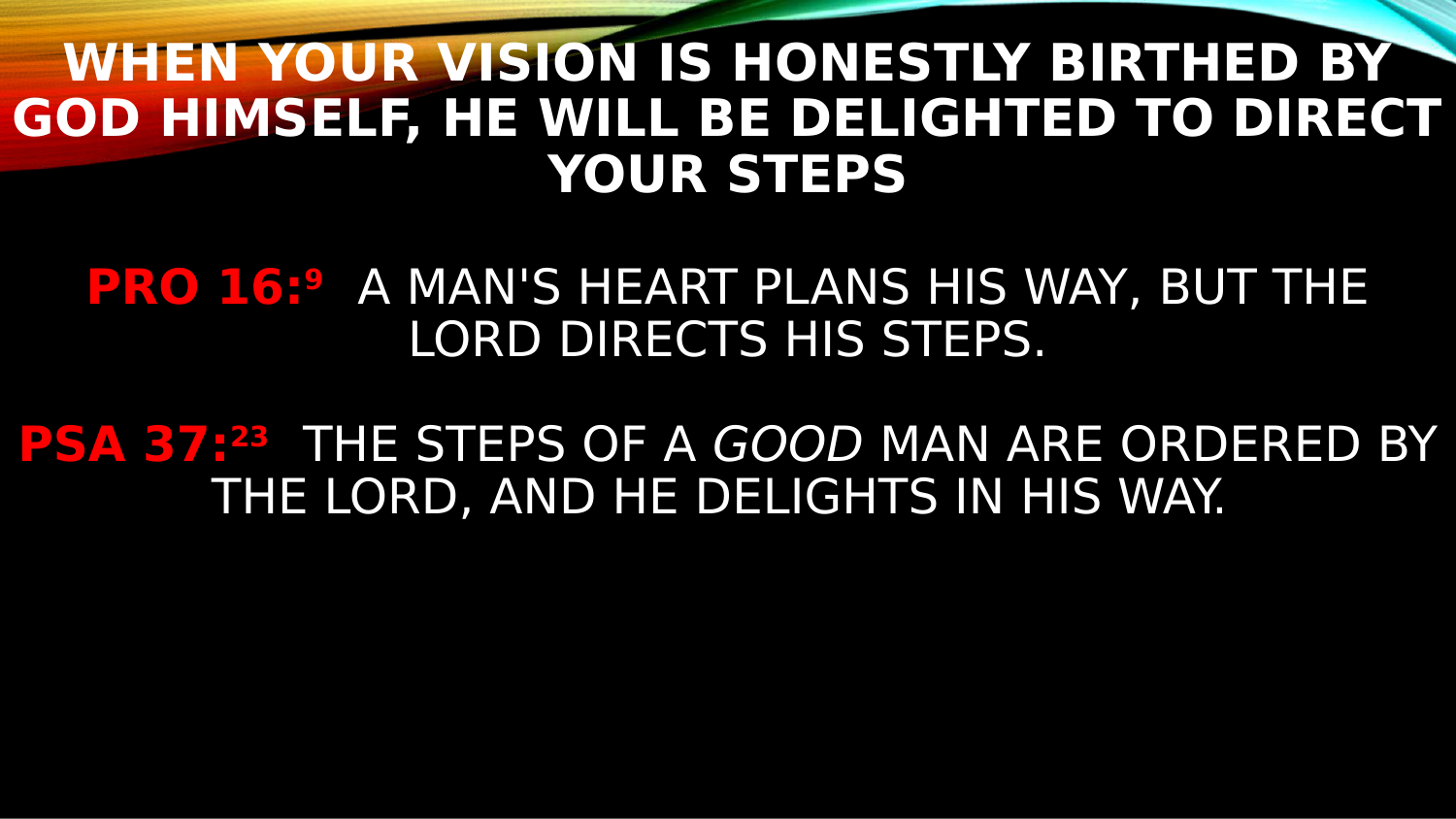- Those without vision spend their lives taking the path of least resistance as they try to avoid discomfort.
- The level of sacrifice that a vision requires will determine the size of people who follow.
- Sacrifice separates the small from the great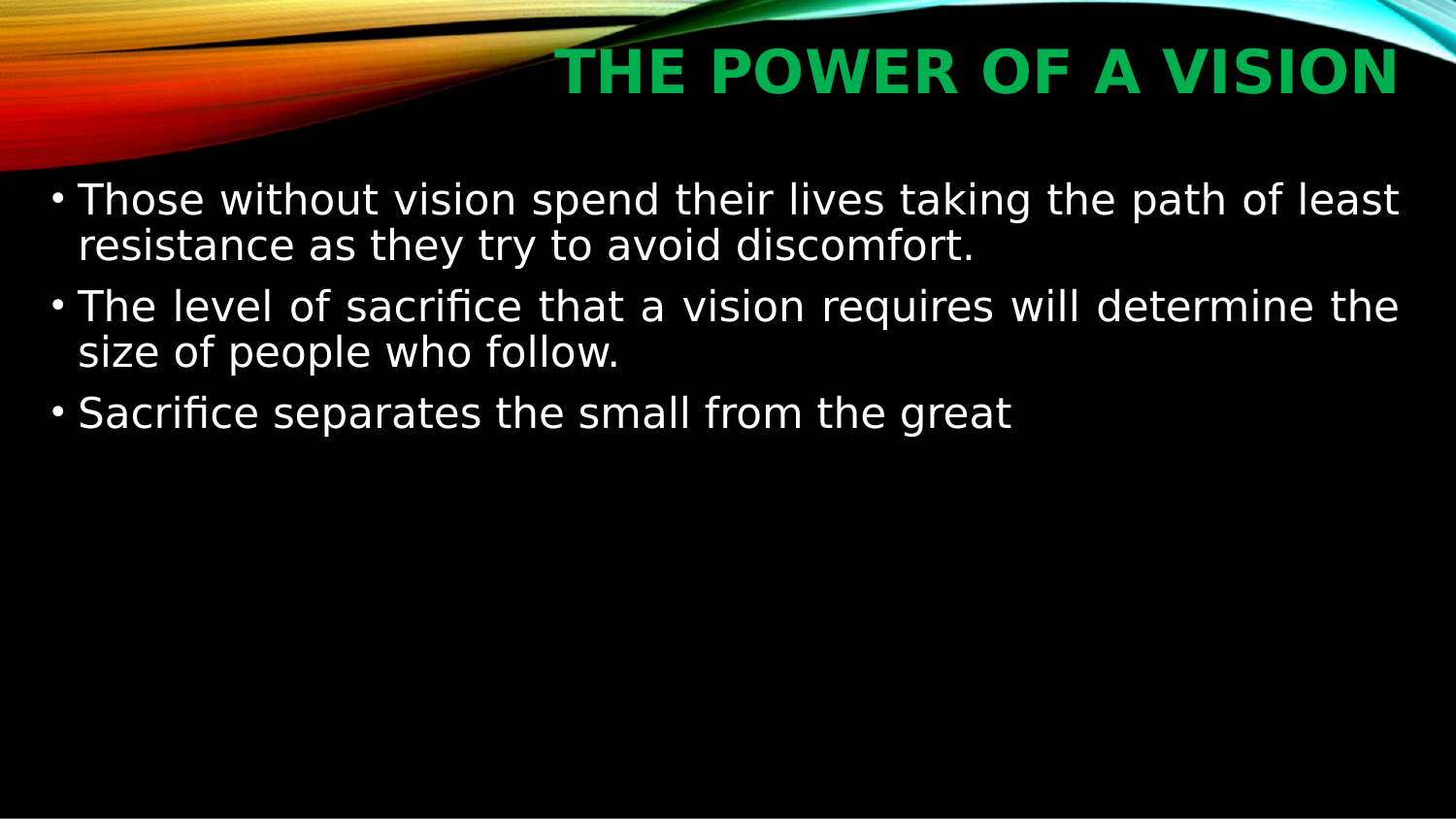- In the Army, hardship
- Mind-set has to change
- There will be a reward at the end
- Preparing for a greater destiny

His vision of the future is giving his present physical discomfort meaning and purpose.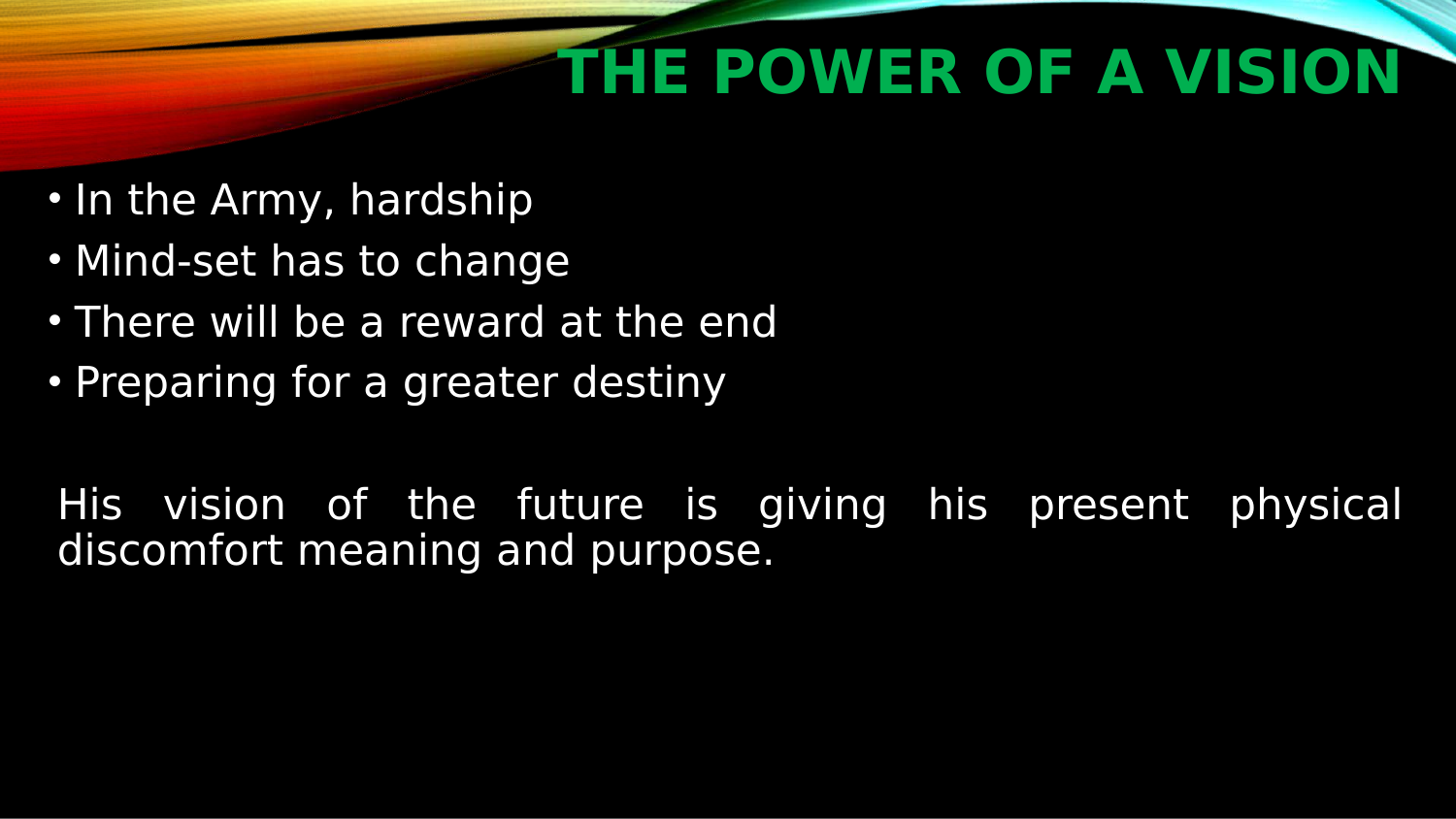- There will be trials as we go through life, we don't always understand the purpose.
- Touch times are not always **obstacles**, but are designed to make us strong.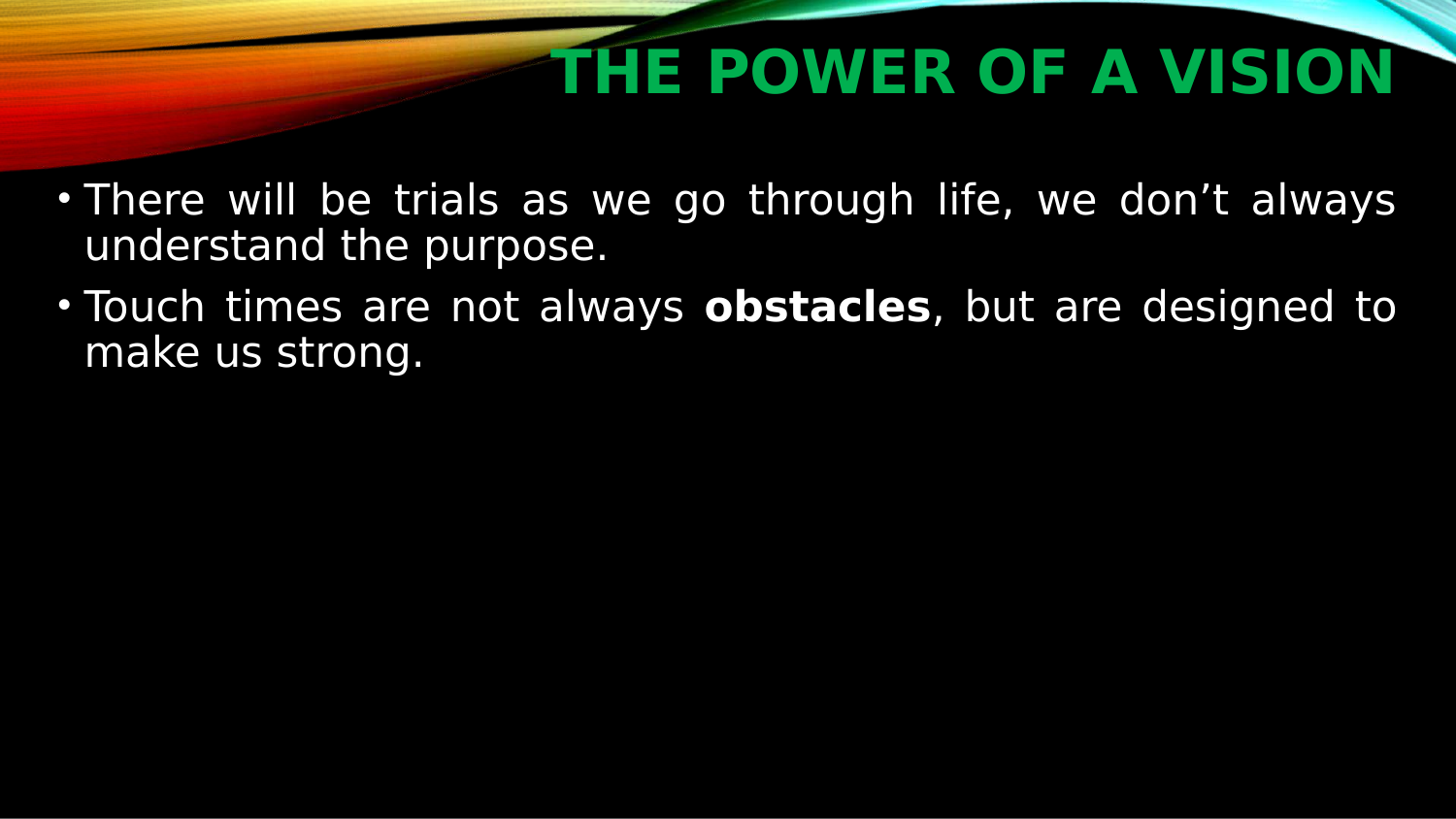

- Set goals to double yourself
- Have a clear vision of your goal
- Plan with the **END** in mind

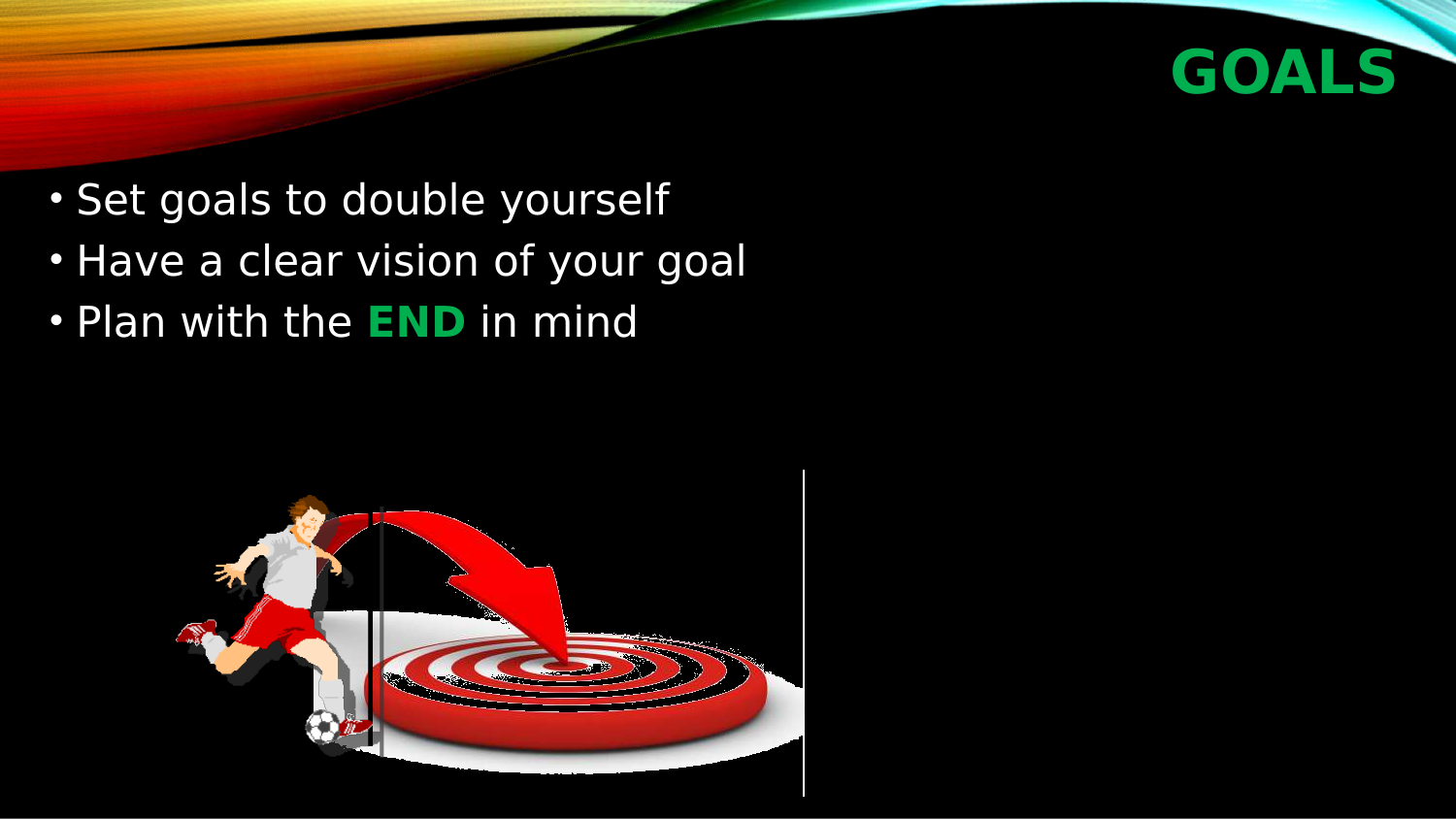### **WHAT DO YOU SEE**

- Have a **CLEAR** vision of your goal
- Have a specific **DATE**
- Have your VISION on your wall

Our minds receive images from our **EYES** but our **HEARTS** interpret these images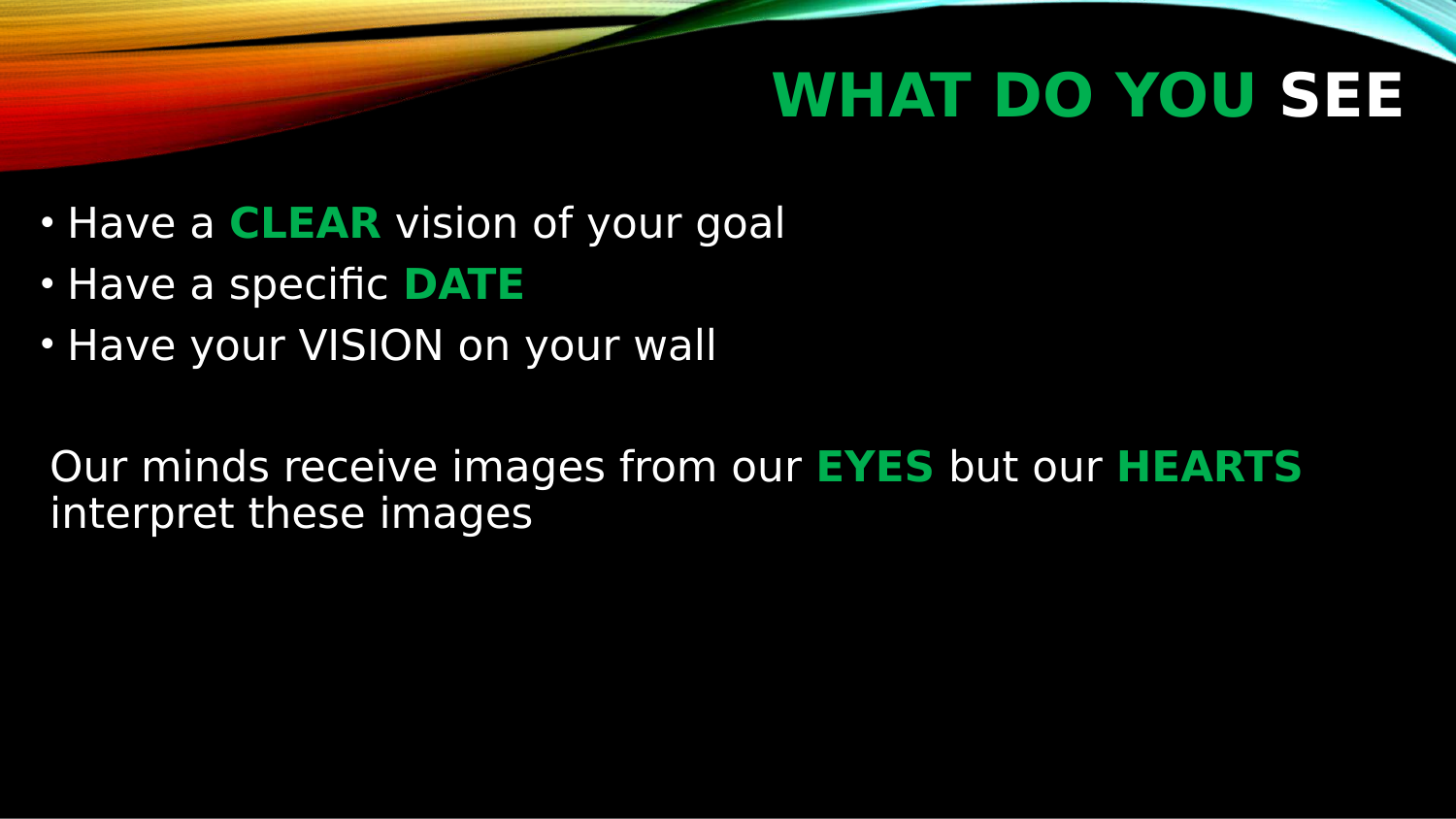### **VISUALIZE YOUR RESPONSIBILITY**

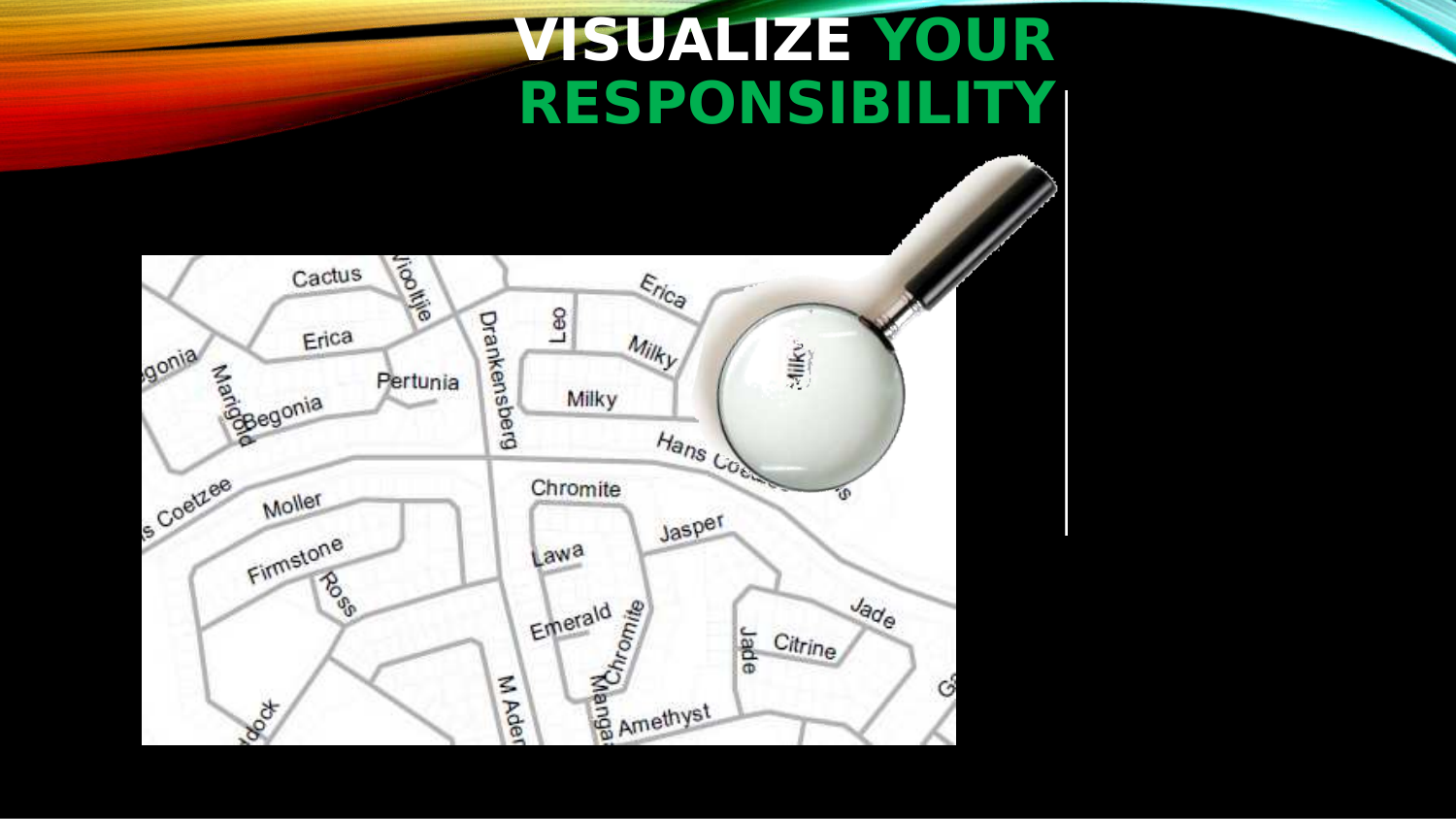# **WHY DOUBLE / PLANTING / MULTIPLY**

#### • Who is responsible for growth?

- God
- Me

**Luke 19:13** So he called ten of his servants, delivered to them ten minas, and said to them, **'Do business till I come**.'

**Psa 127:**<sup>1</sup> Unless the LORD builds the house, They labor in vain who build it; Unless the LORD guards the city, The watchman stays awake in vain.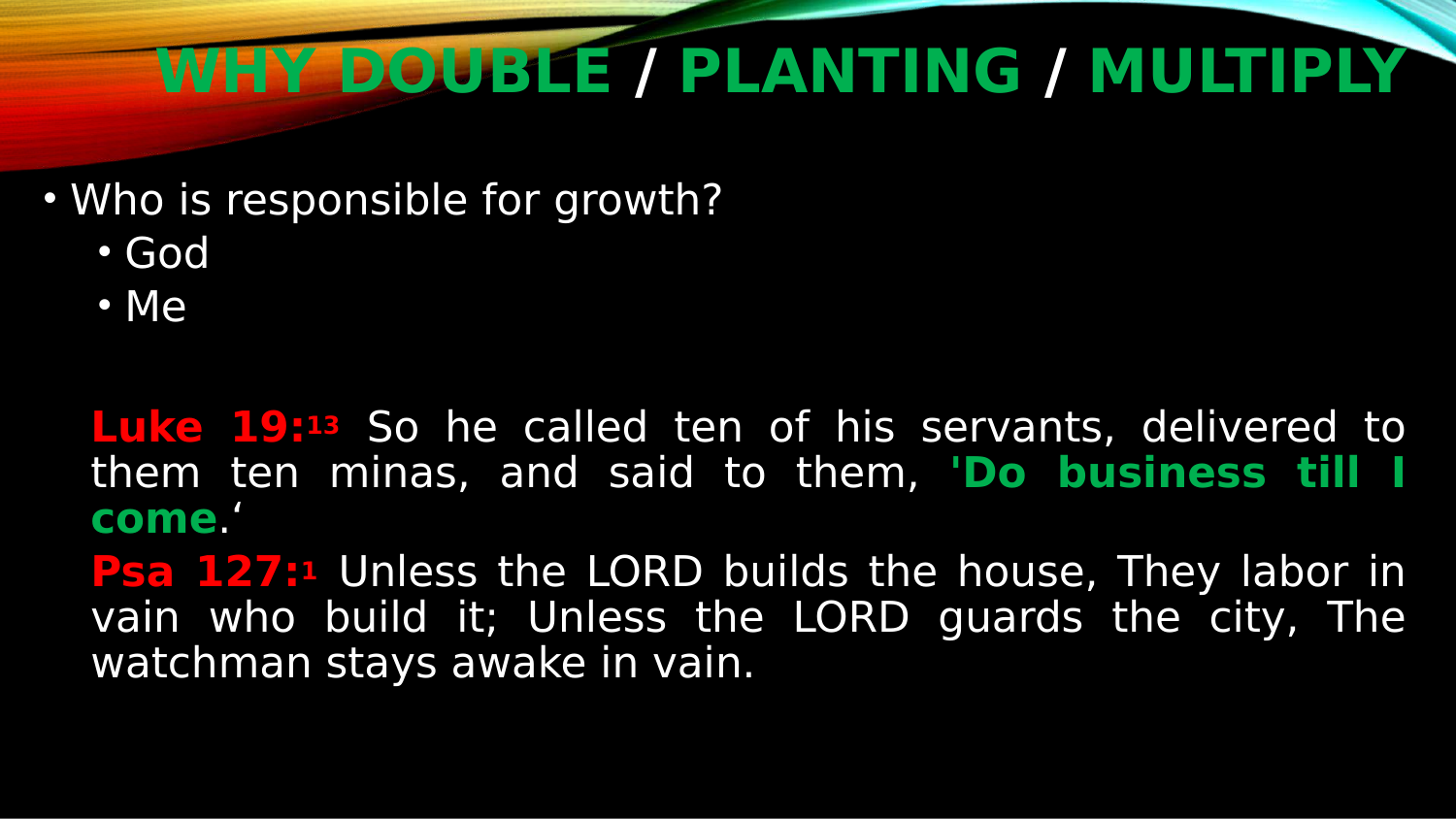### **MULTIPLY YOURSELF**

#### • Growing your life through being

- Faithful
- Productive
- Committed
- Dead to your flesh [**Gal 2:20**]

#### **Activity** but no **Productivity**

**Luke 19:<sup>21</sup>** For I feared you, because you are an austere man. You collect what you did not deposit, and reap what you did not sow.' 22 And he said to him, 'Out of your own mouth I will judge you, you wicked servant. You knew that I was an austere man, collecting what I did not deposit and reaping what I did not sow.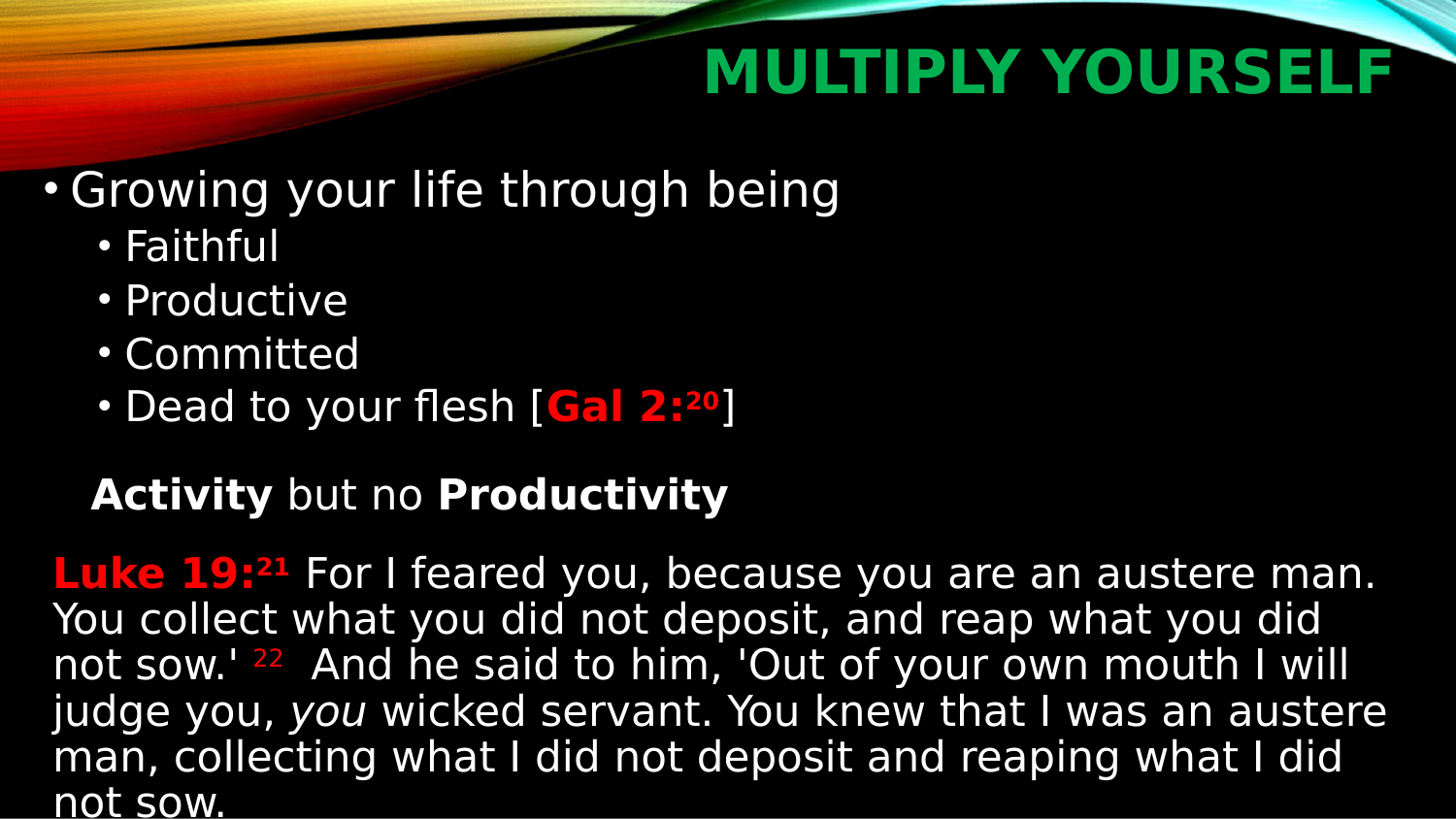### **MULTIPLY**

#### • **Multiply yourself**

- Gather a team around you
- **40**-Fold **60**-Fold **100**-Fold
- Positive Attitude
- Be contagious
- Have a spirit of excellence
- Servant leaders multiply their leadership by empowering others to lead.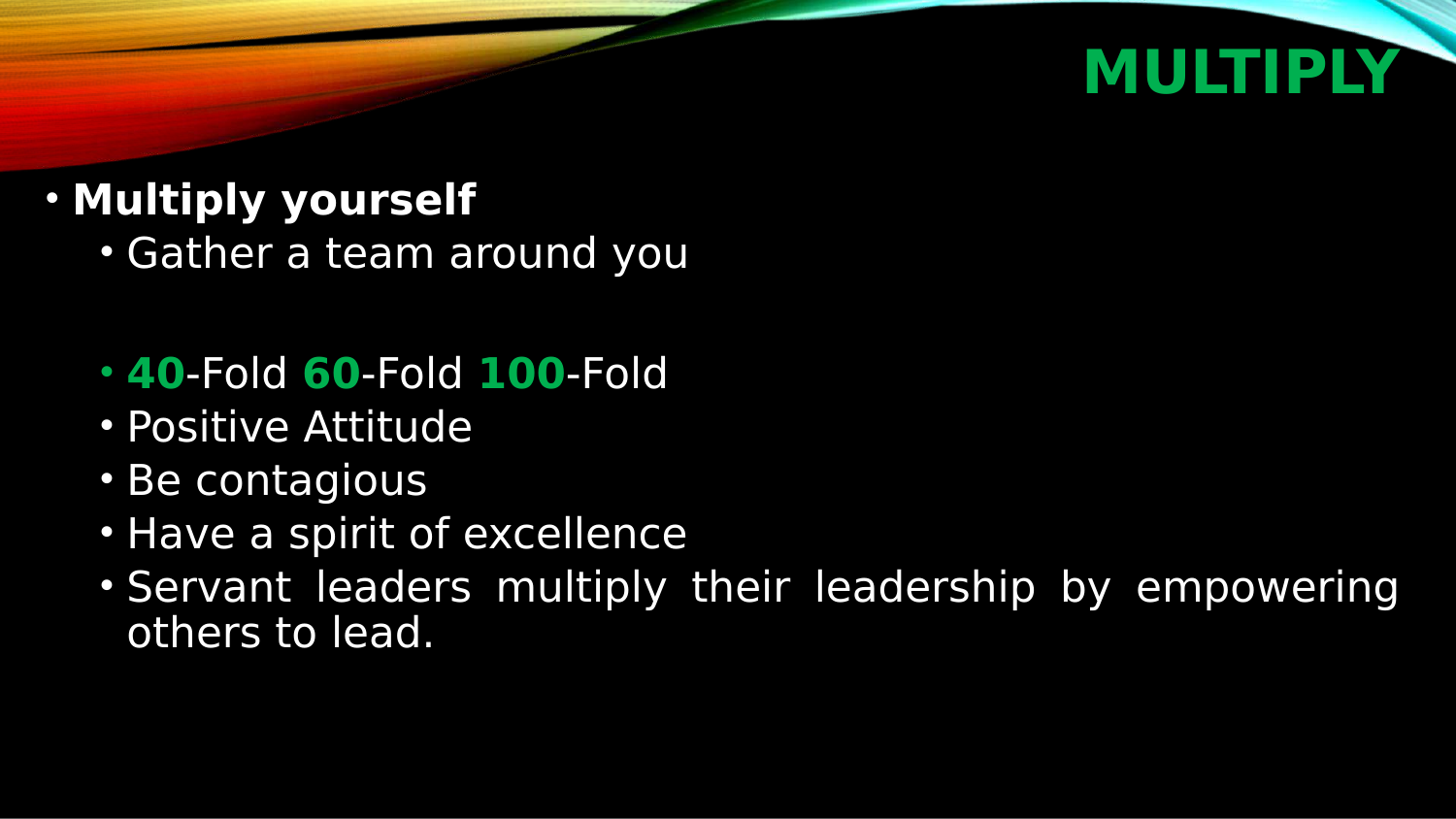### **MULTIPLY**

- When leaders try to lead by themselves, alone, they burn themselves out, and discourage those around them.
- Being responsible for a task does NOT mean that you have to do it alone.
- Jesus multiplied His leadership by the power of the Holy Spirit in His followers.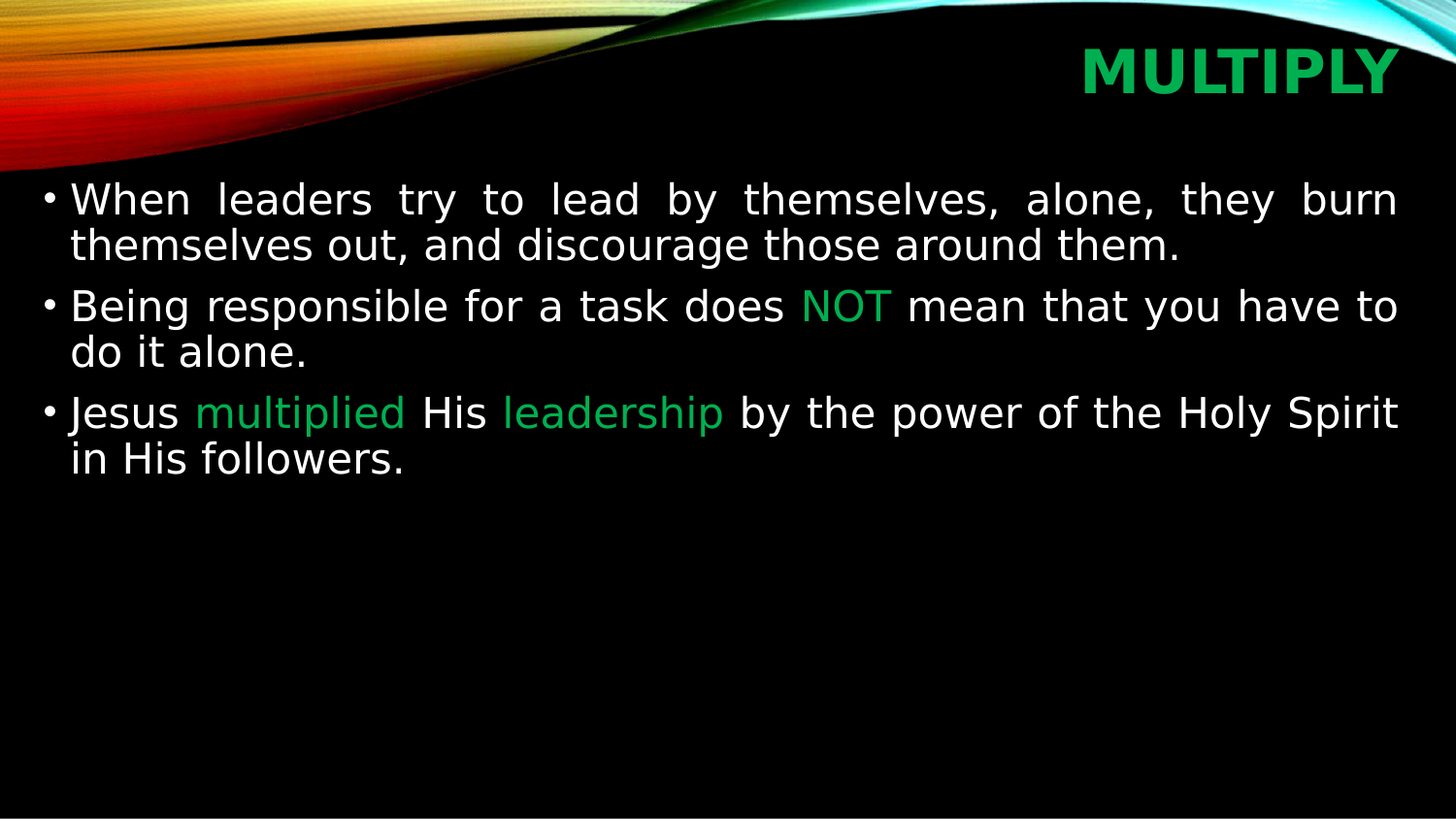

- **T**ogetherness.
- $\bullet$ **E**mpowerment.
- **A**ccountability.
- **M**entoring

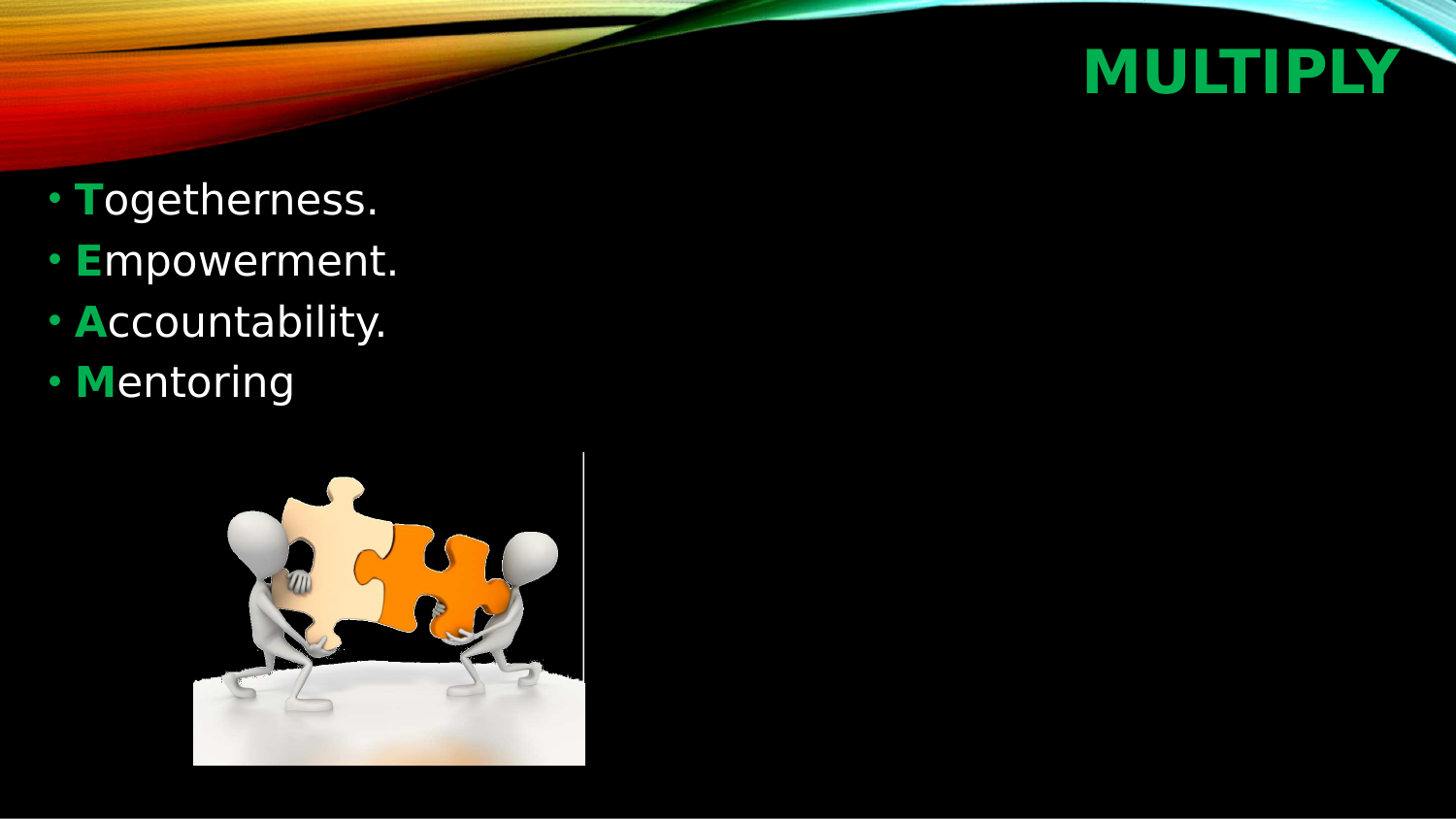### **WHY GROW?**

- To build His Kingdom
- We are accountable to God
- God's Nature [**Life**] in us
- We were given **AUTHORITY**
- It's our **RESPONSIBILITY**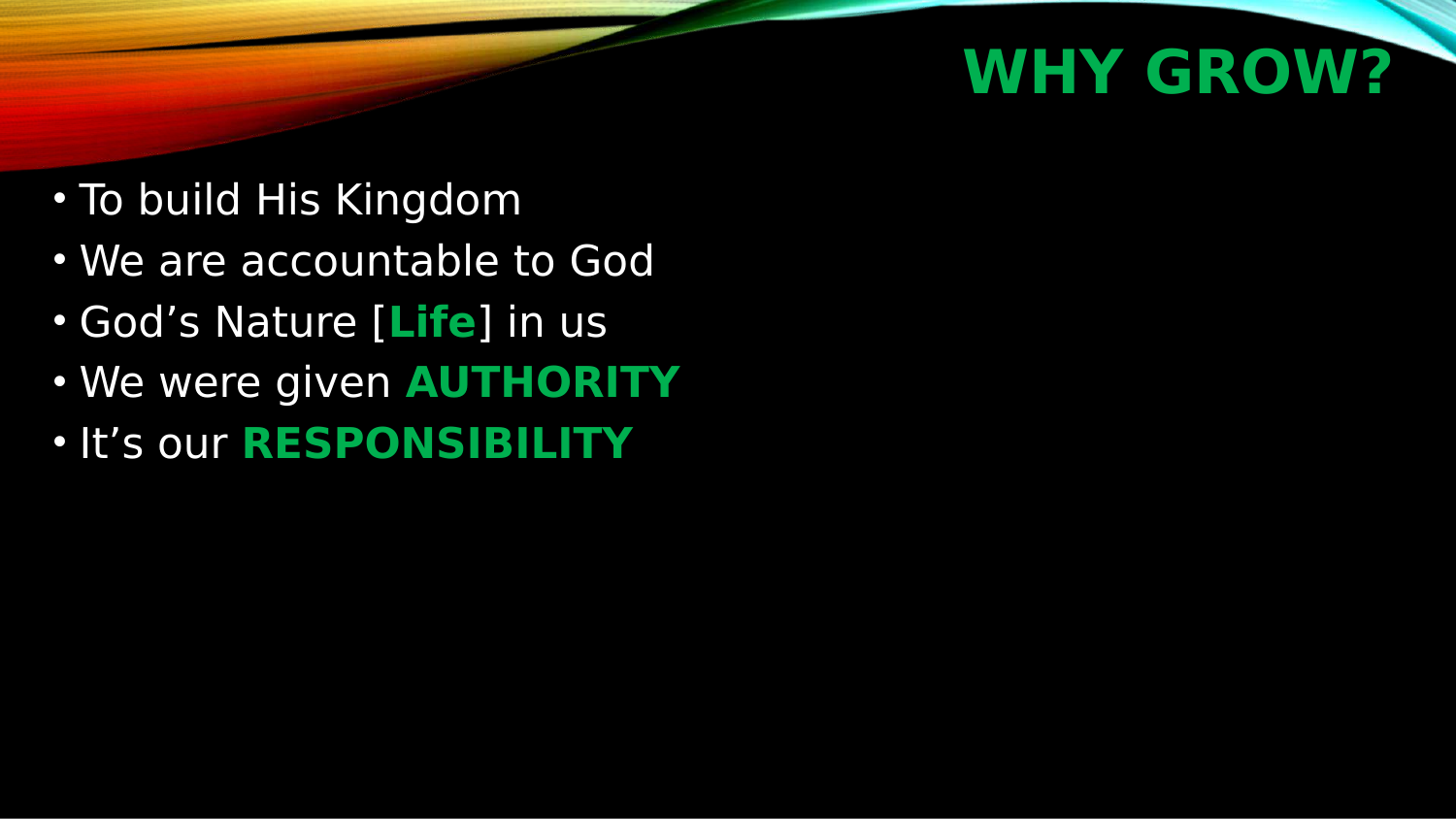# **STORY OF 3 BUILDERS**

- Laying bricks
- Building a wall
- I am building a great Cathedral for God

If you want to build a great ship, you can find some talented craftsman or you can **find a person who loves the sea**. (**PASSION**)